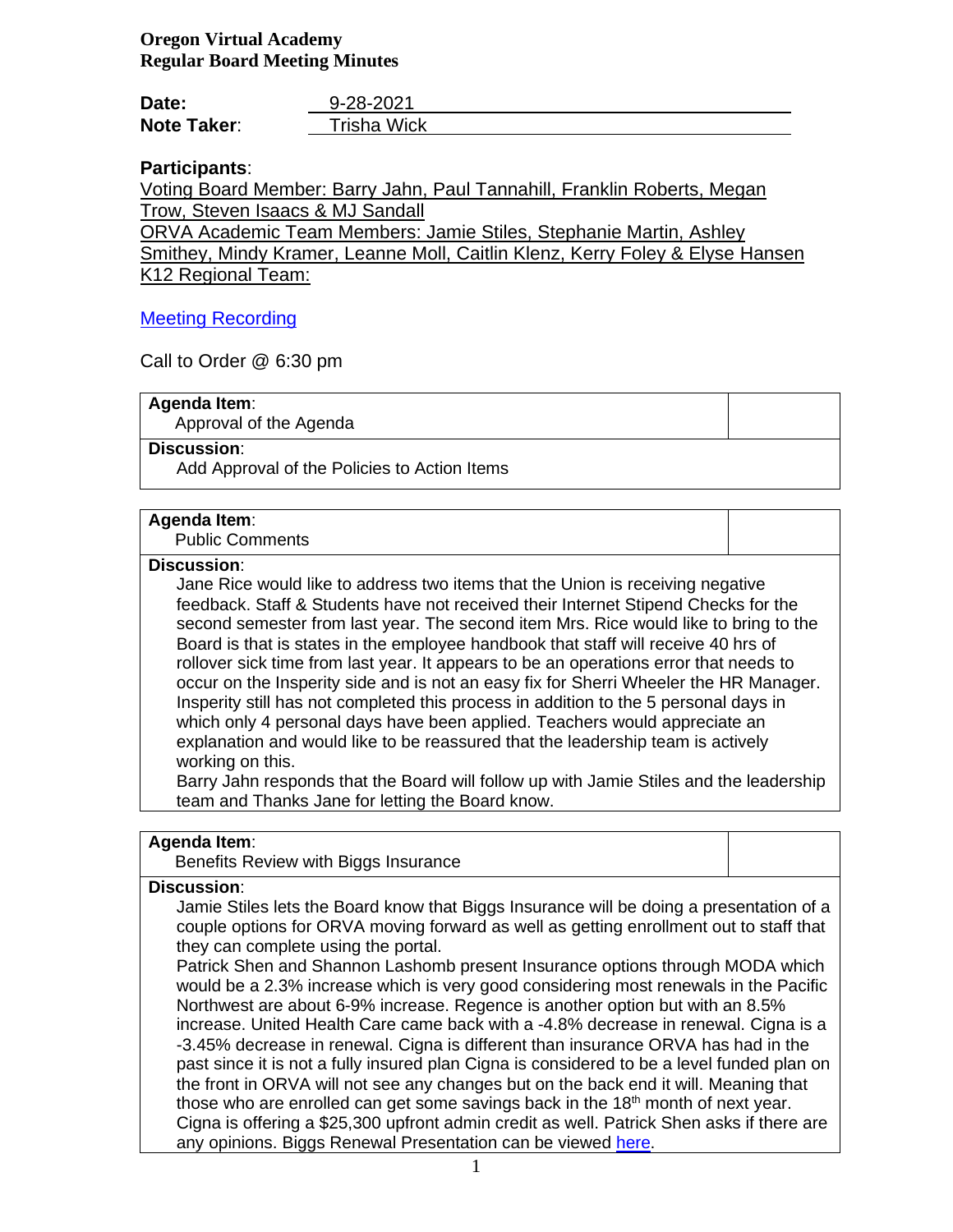Barry Jahn mentions that in the past that the concern has been about receiving coverage throughout the state of Oregon since our staff is located throughout Oregon and many staff could not receive coverage without traveling to get to an approved provider. Mr. Jahn asks Jamie Stiles to get staff feedback in order to make a decision for ORVA's 21-22 Insurance. Mrs. Stiles responds that she feels that it would be good to get some employee feedback.

## **Agenda Item**:

Finance Training: Overview with CSBM

## **Discussion**:

Raj Thakkar is the founder and CEO of CSBM. Mr. Thakkar shares an overview of fiscally secure & fiscal responsibility method and the vision is that one day all charter schools will view and value responsible financial management as vital. The mission is to empower charter schools with vital knowledge and services to understand and practice responsible financial management. CSBM manages clients' financial duties fully or partially as well as helping clients to understand and practice responsible financial management since 1 in 7 charter schools are shut down since 80% of which are due to financial mismanagement. Raj shares a book that will be released soon about fiscally secure and fiscal responsibility. He breaks the book up into the following sections: Foundational Vital Ground Work for Yesterday, Today and Tomorrow. Yesterday is reconciling the past, Today is about the finance and Tomorrow is about management and governance in order to forecast the future. Mr. Thakkar shares what CSBM will cover in the next 5 workshops. Workshop 1 will cover common causes and symptoms of Financial Mismanagement and 10 cures & 50 remedies for each. Workshop 2 will cover 2 cures & 10 remedies per workshop. Workshop 3 will have impactful 1-pagers for optional homework to help reinforce what you have learned. Workshop 4 will end with fiscal practices assessment that CSBM will implement over time (all cures and remedies in the form of questions). Workshop 5 will involve Q & A throughout.

## **Agenda Item**:

## Finance & Budget Report

### **Discussion**:

Christopher Daniels shares the August 2021 finance & budget [report.](https://k12inc-my.sharepoint.com/:p:/g/personal/twick_oregonva_org/Ebm0CIo7IFlGvr0wgkeihqEBrC-UK8ViwKk0_hNaaPGJfQ) Slide 1 outlines the financial highlights and budget assumptions. Slide 2 outlines budget summary for 21-22. Slide 3 outline the balance sheet and slide 4 outlines the cash flow projections. Franklin Roberts has a question about the post audit cash roll on slide 2. Mr. Daniels explains that the audit is not complete yet. Once a first draft is provided an adjustment will be made. Barry Jahn asks when the first draft of the audit should be released and Chris and Jamie said mid to late October.

### **Agenda Item**:

1<sup>st</sup> & 2<sup>nd</sup> Readings of Board Policies

## **Discussion**:

Barry Jahn discusses the topics that were covered such as medical leave, family eligibility, electronic communications, graduation, threats of violence, corporal punishment and immunizations which were updates by OSBA and the impact was to read through the policies to see if there needed to be any changes or adjustments so ORVA could report back to OSBA. MJ Sandall would like the Board to know how appreciative she is of Myk Herndon's efforts in reviewing the policies and making the notes that he did.

# **Agenda Item**:

Review of SB743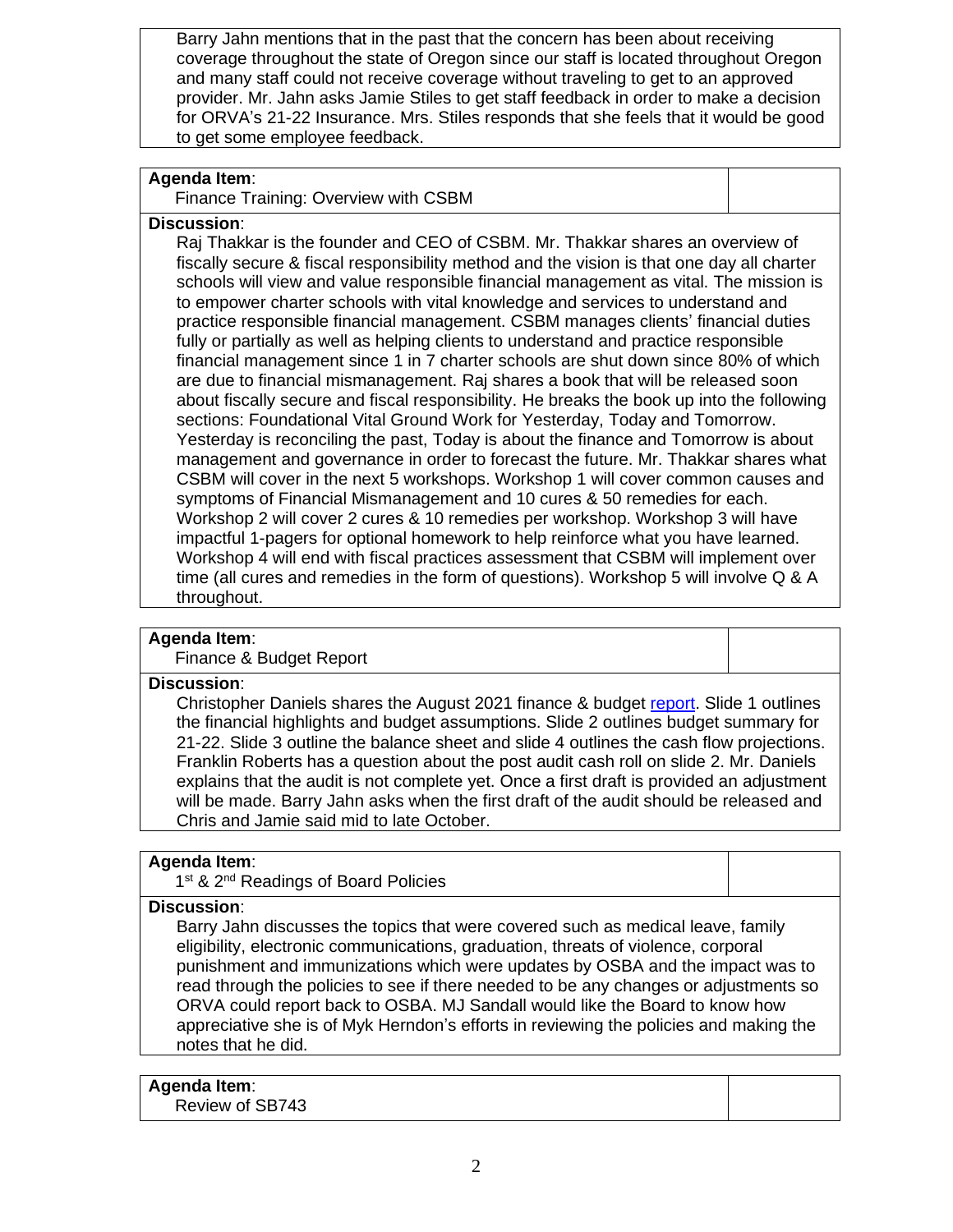#### **Discussion**:

Barry Jahn shares that this update deals with the state schools funding formula and the impact it has on districts who sponsors virtual charter schools. It targets ORVA and there are two factors to be considered it will permanently change the calculation of extended waited ADM attendance for school districts for school districts that sponsor virtual schools and would ensure those districts if they go down in numbers that they would receive extended ADMW payments even though their sponsored virtual charter school would grow. The second part is the bill caps the ADMW payments for virtual charter schools at 10% of the previous calculation. Jamie Stiles discusses that ORVA grew about 44% but after talking to Mr. Herndon she feels that this bill will not impact ORVA since the growth was not there.

## **Agenda Item**:

Board Calendar Committee Update

### **Discussion**:

Barry Jahn met with the committee to discuss what has been done in the past and that it is up to them how they want to move forward in the future. Megan Trow met with Steven Isaacs & Paul Tannahill to go over the calendar. CSBM finance training was added to the Board Development and the MOU extended to June was added to ORVA legal Documents for the month of October. Kristen's big list for the MOU was added to January 2022. Paul Tannahill discusses the side comments that can be added to google doc's which will provide the person with a link to the document as well as the information that is needed. Barry Jahn points out the previous years calendars being saved in the same location which will allow for reflection with this years calendar. Hallie Puncochar would like to add the CSBM Forecasting to December under the budget column.

## **Agenda Item**:

Executive Director Report

## **Discussion**:

Jamie Stiles Shares the Executive Director [Report.](https://k12inc-my.sharepoint.com/:p:/g/personal/twick_oregonva_org/EaKiL7cndIxOphdJv_PNq4oB230TNELGMhAWJ1BUV4R51g) Jamie shares an enrollment update to let the Board know that enrollment has dropped to the 2000 range. Jamie discusses some possible recruitment ideas that can be implemented for next semester but for next year as well. Mrs. Stiles shares that Brittney Hauge is our department spotlight since she is able to generate reports to show staff members where they need focus to make a difference with students. Mrs. Stiles shares the vaccine policy update which is about 75% complete. A temperature kiosk was purchased for the admin office as well as masks. The staff asked Mrs. Stiles to let the Board know that they wanted to Thank them for realizing how difficult it could be to get in for covid testing and they appreciate the Board offering the testing as we get closer to in person events. Jamie provides an update on the website/social media and marketing. Google & Facebook ad campaigns should be launching this week. Jamie will be attending a series in October for Charter School Recruitment planning. Old facebook page will move over on October 31<sup>st</sup> to the @OregonVirtual. Twitter and TikTok accounts are live, working with students to with content as part of school marketing projects. Jamie discusses the Esser III Grant and how ORVA students are not included in the funding formula. NBSD is still going to give us \$450,000 over 3 years to help mitigate student learning loss and address student social, emotional and mental health. Jamie discusses a new tool that ORVA staff will be switching over to Zoom phones allowing all staff to be on the same cloud base system for call transfers. This will also support ORVA's initiative for promoting work/life balance not to mention the large cost savings after a couple of months. Current Verizon bill upwards to \$10,000/month (\$120,000 annually) and Zoom phones will cost about \$24,000 annually. Mrs. Stiles would like to propose providing staff with kajeet mifi devices opposed to sending out ISP checks twice a year since it has proven to be costly and time consuming. The only drawback would be a one time fee of \$70 per device but the school would own the devices and they